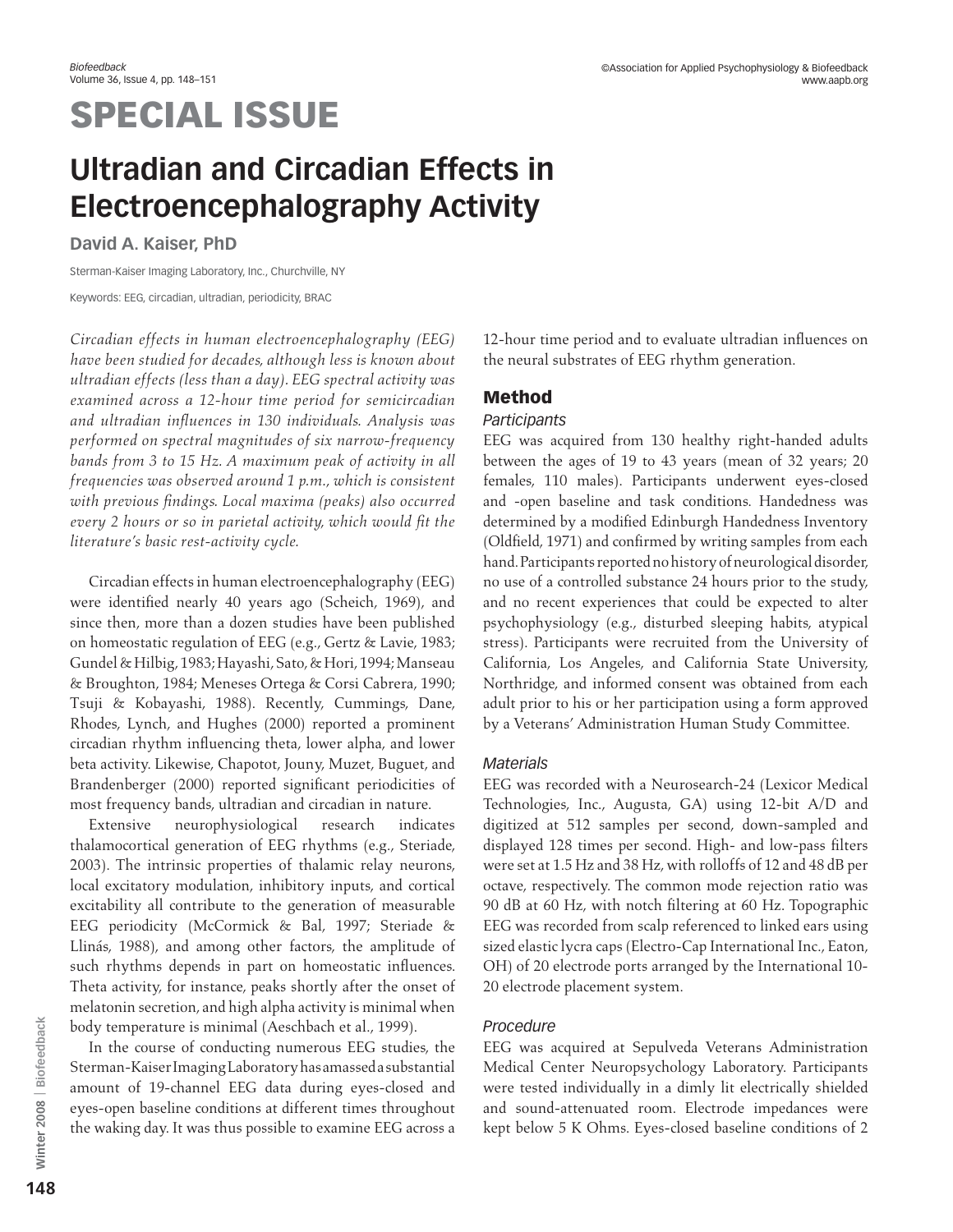

**Figure 1.** Smoothed scatterplot (20 individuals per point) showing the distribution of electroencephalography spectral magnitudes in four 2-Hz frequency bands from 130 subjects recorded during a standardized eyes-open control condition at different times between 8 a.m. and 8 p.m. The data shown here are from the midparietal area (Pz). Sponsorship for color figures provided by BrainMaster Technologies, Inc.

minutes or longer were recorded twice, spaced apart by 30 to 60 minutes.

#### *Data Analysis*

EEG records were inspected for artifacts, and contaminated segments were eliminated prior to spectral analysis. If an artifact was present in any channel, spectral coefficients from all 19 recording channels were ignored for its duration. As little as a 100-ms segment could be eliminated in this fashion. Only eyes-closed baseline recordings were analyzed, and values represented averages of replicated recordings from each



**Figure 2.** Smoothed scatterplot of electroencephalography magnitudes in six 2-Hz frequency bands (3–15 Hz) at recording site Pz from 130 subjects recorded during an eyes-open baseline condition. Sponsorship for color figures provided by BrainMaster Technologies, Inc.



**Figure 3.** Smoothed scatterplot showing the distribution of midparietal alpha magnitudes (8–12 Hz) from 130 subjects recorded during an eyesclosed baseline condition. Data are less smoothed than previous graphs (five individuals per point).

participant. Digitized signals underwent cosine tapering using a Blackman-Harris four-term function with 75% data window overlap, which produces equal representation of all signals in both time and frequency domains (Kaiser & Sterman, 2001). Analysis was performed on a spectral magnitude of six 2-Hz frequency bands from 3 to 15 Hz. An analysis of variance and sequential planned comparison tests were performed to determine the statistical significance of this modulation.

#### Results

Main effects and interactions of site, frequency, and time of day (based on 2-hour intervals) were significant (*p* < .05). Spectral activity modulated across the day in all frequencies and sites, with a dominant peak around 1 p.m. An analysis of



Figure 4. Smoothed scatterplot showing the distribution of electroencephalography magnitudes in the 11- to 13-Hz frequency band at recording sites Fz and Cz, respectively, from 130 subjects recorded during eyes-open control. Sponsorship for color figures provided by BrainMaster Technologies, Inc.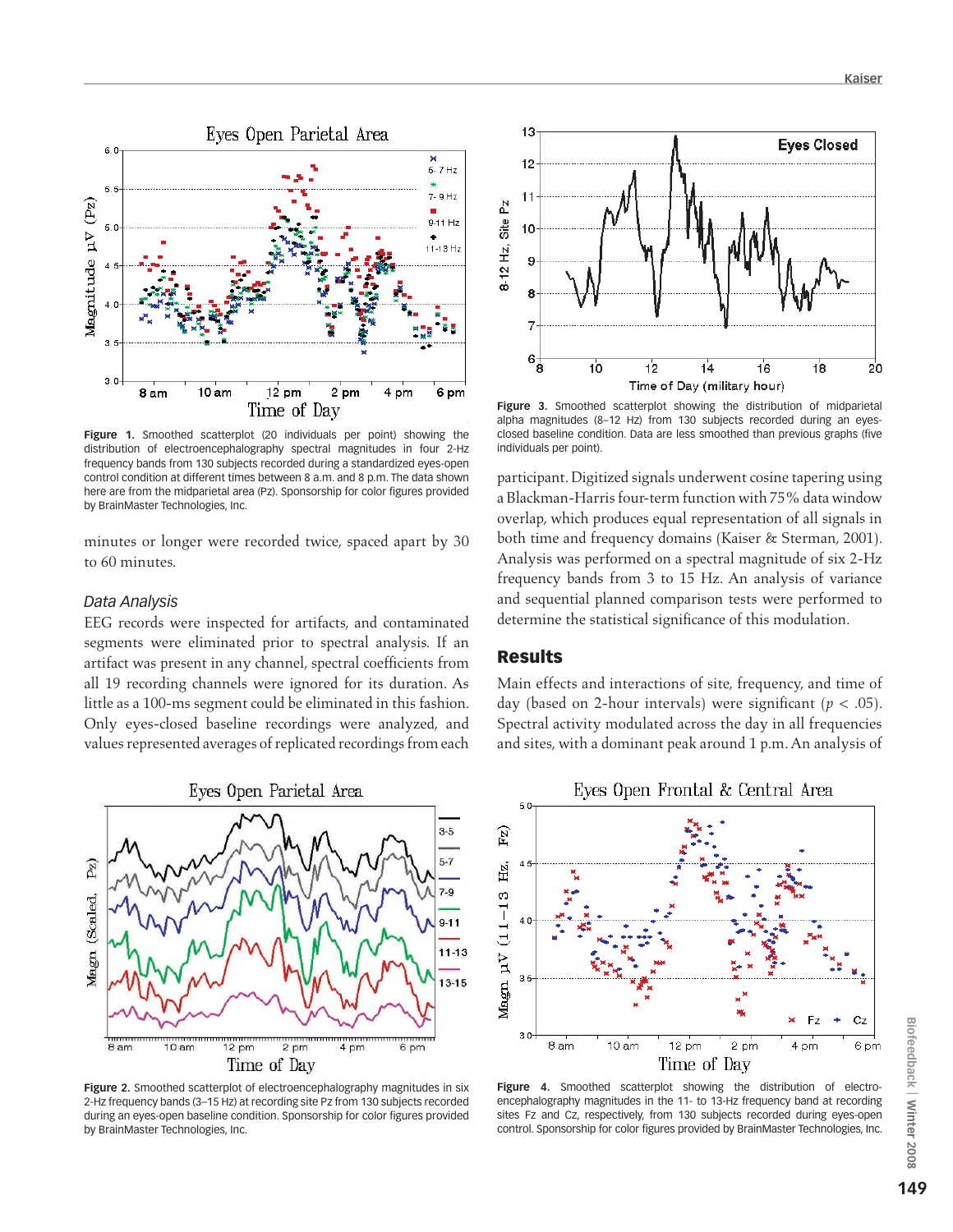this modulation in the parietal area confirmed a significant trough around 10 a.m. and a peak before 2 p.m. in all frequency bands  $(p < .05)$ , as shown in Figures 1 and 2. Visual inspection of these data suggests an additional weaker modulation with a cycle of approximately 120 minutes, clearly shown in Figure 3, and present in other topographic areas as well (see Figure 4).

## **DISCUSSION**

Spectral magnitudes during rest conditions modulated throughout the day, from 9 a.m. to 7 p.m. This modulation was consistent across a broad frequency range, as was reported by Chapotot et al. (2000) and others. Rhythmic activity was reliably suppressed during mid-morning and early evening hours and increased shortly after noon.

The fact that EEG rhythms modulated across the day suggests that there exist influences that organize cortical expression of thalamic input. The general temporal pattern—attenuation in mid-morning and early evening and enhancement at mid-day—is consistent with the human sleep-wake cycle. Sleep latencies typically increase at the beginning and end of the day, with the shortest sleep latencies at mid-day (Mitler & Miller, 1996; Roehrs & Roth, 1992). The ultradian rhythms observed in the EEG approximated the Basic-Rest-Activity-Cycle of Kleitman (1963) and may reflect a waking manifestation of 90 to 120 minutes of REM/ NREM periods of sleep (Aeschbach et al., 1997).

Especially relevant to the field of neurotherapy is the possibility that EEG activity may be a function of both operant conditioning and homeostatic variation. Gertz and Lavie (1983) published "Biological Rhythms in Arousal Indices: A Potential Confounding Effect in EEG Biofeedback," in which they analyzed EEG from 11 individuals for approximately 8 hours. Arousal was evaluated constantly, and participants underwent EEG biofeedback between recordings. Gertz and Lavie identified a 200-minute ultradian rhythmicity in both EEG and arousal measures and concluded that "[because] the observed ultradian and circadian EEG rhythmicities could be spuriously interpreted as learning curves under a biofeedback paradigm, it is argued that future designs should incorporate continuous baseline controls" (p. 694). For instance, if we compare EEG recorded at 1 p.m., during the circadian peak, to data collected a few hours before, our findings may be an effect of time of day as it much as they are due to an intervention or group difference. We must minimize or control for homeostatic variation when making comparisons within and between individuals or conditions. Recording data at the same time of day is a reasonable means for minimizing time-of-day effects.

Altogether, the presented findings are consistent with a growing literature on homeostatic regulation of EEG and suggest that ultradian and circadian contributions of EEG spectral activity should be identified within clinical applications. Any study or evaluation of EEG activity that failed to consider and control for time of day would likely be subject to significant, systematic, and entirely unnecessary artifact.

## Acknowledgment

These data were originally presented at the UCLA Sleep Workshop, September 16 to 21, 1994, Lake Arrowhead, California, by David A. Kaiser and M. B. Sterman.

#### References

- Aeschbach, D., Matthews, J. R., Postolache, T. T., Jackson, M. A., Giesen, H. A., & Wehr, T. A. (1997). Dynamics of the human EEG during prolonged wakefulness: Evidence for frequencyspecific circadian and homeostatic influences. *Neuroscience Letters, 239*, 121–124.
- Aeschbach, D., Matthews, J. R., Postolache, T. T., Jackson, M. A., Giesen, H. A., & Wehr, T. A. (1999). Two circadian rhythms in the human electroencephalogram during wakefulness. *American Journal of Physiology, 277,* R1771–R1779.
- Chapotot, F., Jouny, C., Muzet, A., Buguet, A., & Brandenberger, G. (2000). High frequency waking EEG: Reflection of a slow ultradian rhythm in daytime arousal. *Neuroreport, 11,* 2223–2227.
- Cummings, L., Dane, A., Rhodes, J., Lynch, P., & Hughes, A. M. (2000). Diurnal variation in the quantitative EEG in healthy adult volunteers. *British Journal of Clinical Pharmacology, 50,* 21–26.
- Gertz, J., & Lavie, P. (1983). Biological rhythms in arousal indices: A potential confounding effect in EEG biofeedback. *Psychophysiology, 20,* 690–695.
- Gundel, A., & Hilbig, A. (1983). Circadian acrophases of powers and frequencies in the waking EEG. *International Journal of Neuroscience, 22,* 125–133.
- Hayashi, M., Sato, K., & Hori, T. (1994). Ultradian rhythms in task performance, self-evaluation, and EEG activity. *Perceptual & Motor Skills, 29,* 791–800.
- Kaiser, D. A., & Sterman, M. B. (2001). Automatic artifact detection, overlapping windows, and state transitions. *Journal of Neurotherapy, 4,* 85–92.
- Kleitman, N. (1963). *Sleep and wakefulness.* Chicago: University of Chicago Press.
- Manseau, C., & Broughton, R. J. (1984). Bilaterally synchronous ultradian EEG rhythms in awake adult humans. *Psychophysiology, 21,* 265–273.
- McCormick, D. A., & Bal, T. (1997). Sleep and arousal: Thalamocortical mechanisms. *Annual Review of Neuroscience, 20,* 185–215.
- Meneses Ortega, S., & Corsi Cabrera, M. (1990). Ultradian rhythms in the EEG and task performance. *Chronobiologia, 17,* 183–194.
- Mitler, M. M., & Miller, J. C. (1996). Methods of testing for sleepiness. *Behavioral Medicine, 21,* 171–183.